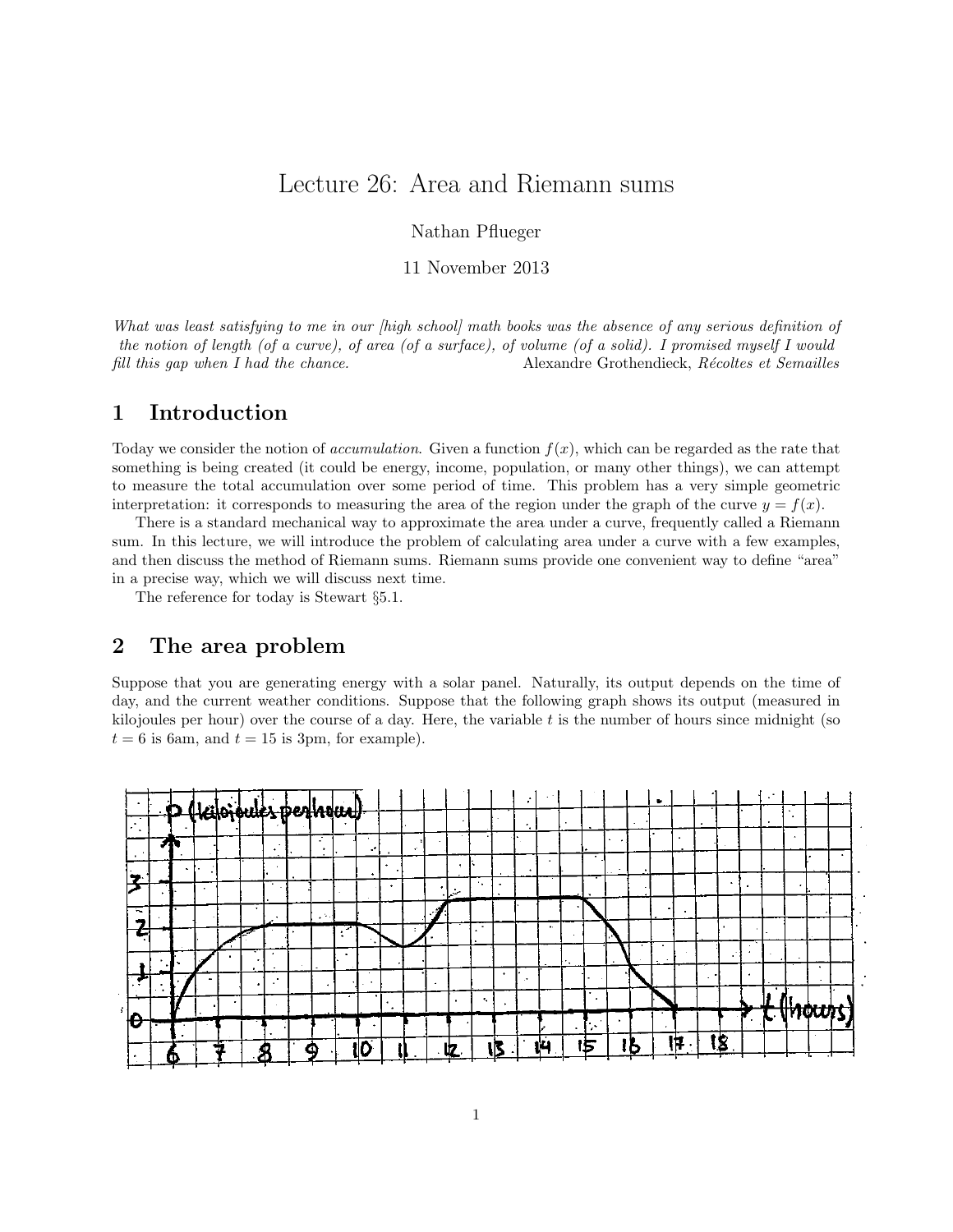Consider the following questions:

- 1. How much energy (in kilojoules) does the panel produce between 12pm and 3pm?
- 2. How much energy (in kilojoules) does the panel produce between 8am and 10am?
- 3. How much energy (in kilojoules) does the panel produce between 10am 12pm?
- 4. How much energy (in kilojoules) does the panel produce between 6:30am and 4:30pm?

First consider the period from 12pm to 3pm. Looking at the chart, we see that the output of the panel is nearly constant during that window – it is producing 2.5 kJ per hour. The period is 3 hours long, so to compute the total energy produced, just multiply:  $2.5 \text{ kJ} \cdot 3\text{hr} = 7.5 \text{ kJ}$ .

The period from 8am to 10am is similar – here the power is roughly constant at 2kJ per hour, so the total energy produced is  $2 \cdot 2 = 4$  kJ.

The period from 10am to 12pm is slightly trickier – there is a dip in output in the middle (perhaps due to increased cloud coverage during that time), resulting in output as low as 1.5 kJ/hr, but as high as 2.5 kJ/hr. How can we go about finding the total energy?

The basic insight is that the total energy is the area under the curve. When we discuss Riemann sums in the next section, it will become more clear why this is the right way to think of total accumulated energy. In the first two cases (12pm to 3pm and 8am to 10am), this area was just given by a rectangle. For the region between 10am and 12pm, however, it is not such a simple shape. However, if all we want is a rough estimate, we can just count the grid squares under the curve (each grid square has area  $1/4$ ). There are  $12$ grid squares contained entirely below the curve, two more that are almost completely contained, and then small shards of three more squares (each occupying about a quarter of the square). So there are roughly 15 grid squares total under the curve (remember, this is only a very rough estimate), for an area of  $15/4 = 3.75$ . So we can say that roughly 3.75 kJ of energy were produced between 10am and 12pm.

We'll leave the fourth question for the next section. The answer is somewhere between 19 and 20 kJ, and there are a number of ways to go about estimating it.

Question: if you where more patient, how would you measure the area under this curve more exactly? This is, in some sense, getting at the heart of the issue in the quotation at the beginning of this lecture – how do we define and measure area anyway?

One good option would be to start subdividing the grid squares in this picture (say, dividing each one into 4 or 16 smaller squares) before counting the grid squares under the curve. Another way is encapsulated by the idea of Riemann sums, which we now discuss.

#### 3 Riemann sums, less formally

Let's turn to the fourth problem mentioned above (the energy produced from 6:30am to 4:30pm), and go about it in a more systematic way.

A very common method for systematically estimating areas under curves is to approximate the area with the sum of the areas of many rectangles. The resulting estimate is called a Riemann sum, after Bernhard Riemann (1826-1866), who first used them systematically to study areas under curves. In this special case, the method is the following.

- Split the interval  $(6.5 \text{ to } 16.5)$  into 10 equal subintervals  $(6.5 \text{ to } 7.5, \text{ then } 7.5 \text{ to } 8.5, \text{ and so forth})$ .
- In each subinterval, draw a rectangle, whose height is given by the power output of the panel at the right endpoint of the interval.
- Compute the areas of these rectangles and add them together. The result is an approximation of the desired area under the curve.

Here is a picture of what happens when you apply this method to the problem at hand.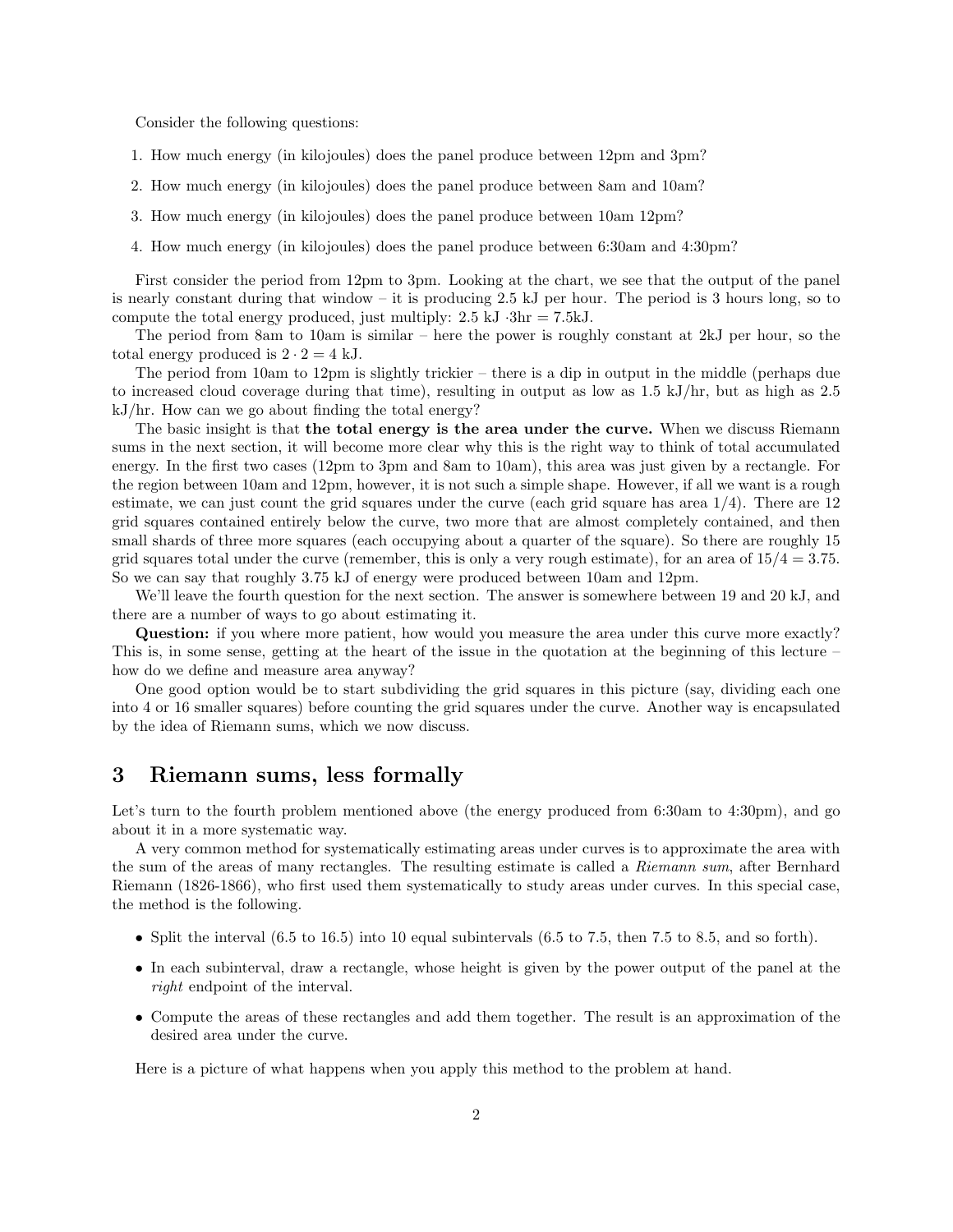

The first rectangle extends from  $t = 6.5$  to  $t = 7.5$ . Its height is given by the power at  $t = 7.5$ , which is roughly 1.8 (by eyeballing the picture), so the area of this rectange is 1.8. The next rectangle extends from  $t = 7.5$  to  $t = 8.5$ , and its heigh is given by the power at  $t = 8.5$ , which is 2. Proceeding in this way, we obtain 10 rectangles of various areas, and these areas add to 19.4. So this is one estimate of the area under the curve.

I have written this sum as  $R_{10}$ . The R stands for "right hand" (since the heights of all rectangles are given by the power at the right endpoint), and the 10 refers to the fact that I have split the interval [6.5, 16.5] into ten equal parts.

Notice that this approximation is not perfect: where the graph of  $P$  is increasing, the rectangles are too big; where it is decreasing, the rectangles are too small. Think about why. This is a general feature of so-called right-hand Riemann sums.

Now, I could have equally well taken the left endpoint of each rectangle as my choice for the height. The result would be the following.

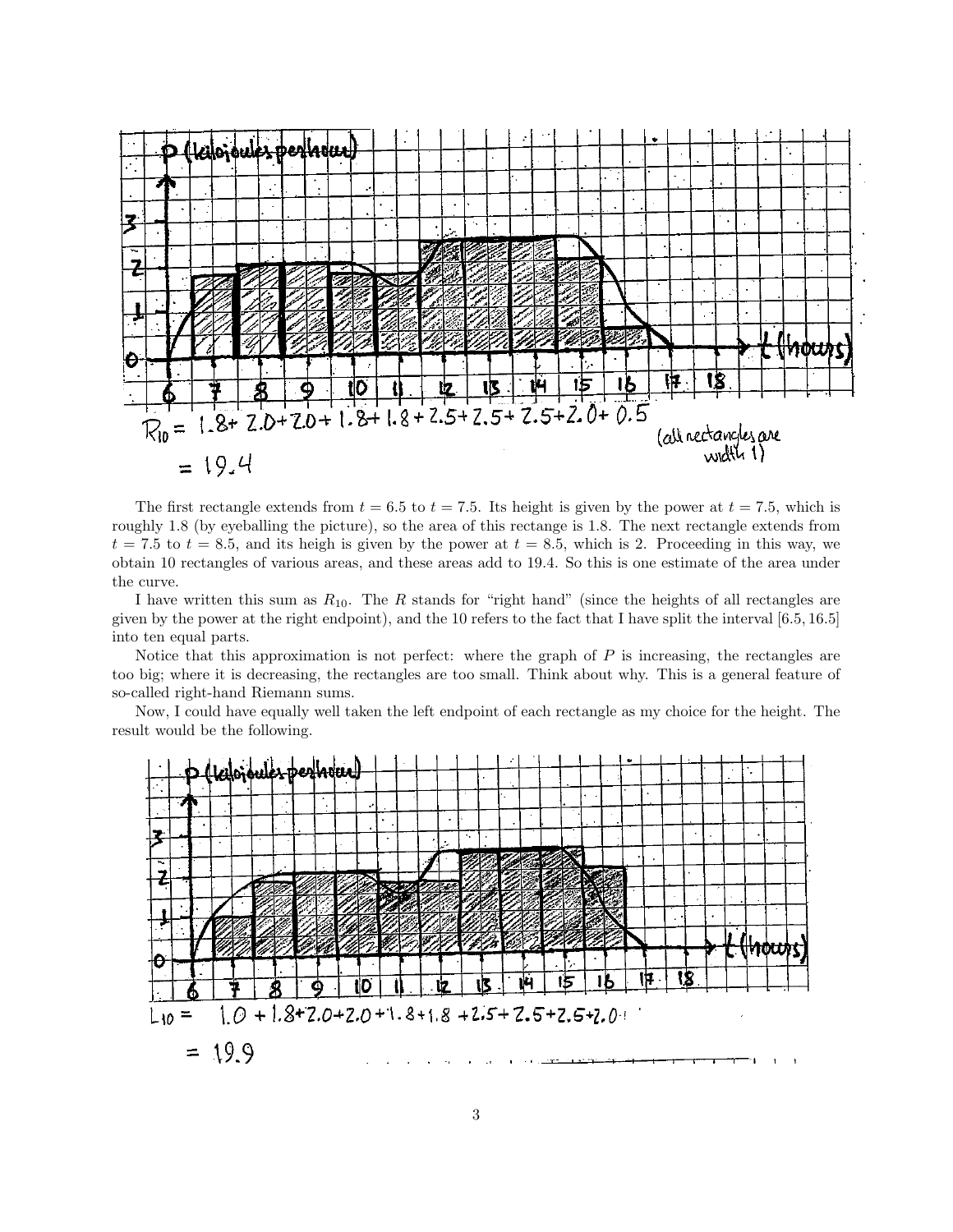Notice that now the rectangles are too small where  $P$  is increasing, and too large where  $P$  is decreasing. Think about why.

This approximation is called  $L_{10}$ : L for left, and 10 because I am using 10 rectangles of equal width.

So far we've obtained two estimates for the desired area: 19.4 and 19.9. These are close enough that we can make a pretty educated guess that the answer is somewhere between 19 and 20.

If we want to be more accurate, we can use more rectangles. For example, here is a computation of  $R_20$ .



As you can see, this new approximation better captures the subtleties of the curve (especially around  $t = 11$ , but it still isn't perfect. Nonetheless, we could always take more rectangles, and make it a little bit better.

This basic method (Riemann sums) has the benefit of being quite mechanical and easy to apply without thinking. For this reason, it is the basis for many approximate calculations in practice<sup>1</sup>.

I will describe Riemann sums more formally and precisely in a moment, but first I will review a bit of notation that I will need.

#### 4 Review of  $\Sigma$  notation

This may be familiar from algebra in which case take this as review (or skip it). Otherwise, this will be a fairly brief introduction.

The purpose of "Σ notation" is to have a fairly efficient way to describe sums of many terms. For example, consider the following sum.

$$
1+2+3+4+5+6+7+8+9+10+11
$$

Rather than write the whole sum beginning to end, we can observe that it has a common structure: we're just adding up consecutive numbers from 1 to 11. The standard way to write a sum like this is the following.



<sup>&</sup>lt;sup>1</sup>There are many improvements to this method that we won't discuss in 1A. They may appear in 1B depending on the tastes of the course head. These improvements include the "Trapezoid method," which is really nothing but averaging the results of the left-hand and right-hand sums, and a more sophisticated method called Simpson's rule. More generally, you can improve the method by detecting places where the curve is more wild (in this case, around 11am for example) and adding extra rectangles at those places to better capture the complicated behavior.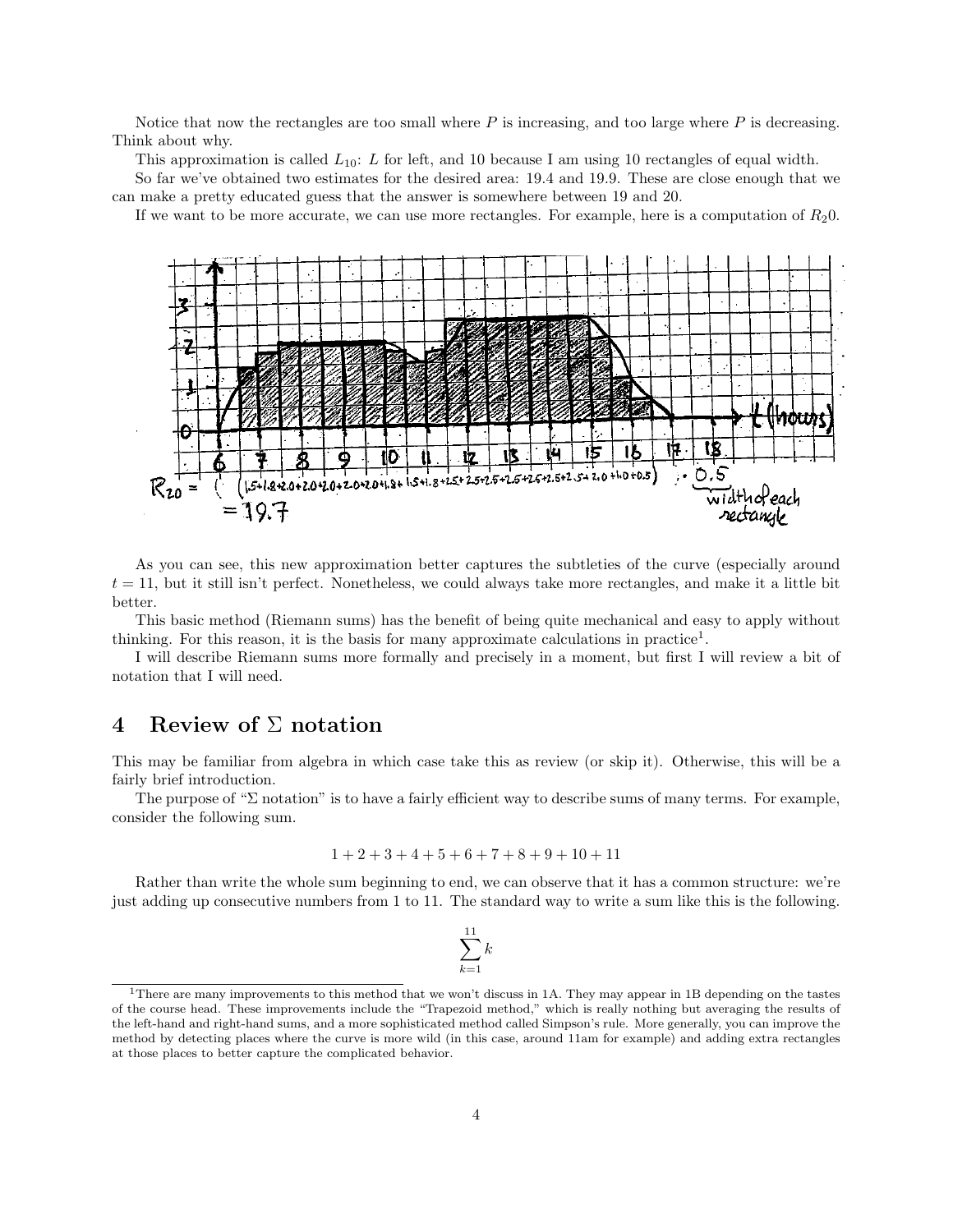This notation means the following: we're summing some numbers, all of which have exactly the same form: some number k. This number k takes 11 possible consecutive values: these values start at  $k = 1$  (as indicated in the subscript) and end at  $k = 11$  (as indicated in the superscript). Here is a slightly different example: consider this notation.



This means: I'm summing some numbers, one for integer value of k from 1 to 12 (this I learn from the subscript and superscript). Each number has the same form: it the square of some number k. Which number  $k$ ? Well, it will be 12 different things: it will be 1, then 2, then 3, and so forth. I let k be each of these values, and add the results. So this  $\Sigma$  notation is identical to writing the sum out in full as follows.

$$
1^2 + 2^2 + 3^2 + 4^2 + 5^2 + 6^2 + 7^2 + 8^2 + 9^2 + 10^2 + 11^2 + 12^2
$$

One point to emphasize here: the variable k is what is called a *dummy variable*. It has no particular meaning, except that it functions as a counter to keep track of where I am in the sum. The sum is meant to be a sum of some numbers squared, and k serves as a counter for which number is currently being squared.

I could use any symbol I like for this "dummy variable;" it's entire role is to stand in for what number it is that I am currently squaring. For example, you could write this if you like. All of the following expression means the same thing and are equally acceptable.

$$
\sum_{n=1}^{12} n^2
$$
  

$$
\sum_{n=1}^{12} \Xi^2
$$
  

$$
\sum_{n=1}^{12} \Xi^2
$$

#### 5 Riemann sums, in full notation

Let's return to Riemann sums. For now I'll focus on right-hand sums. The goal of this section is to introduce sufficient notation to write a precise expression (that could be entered into a computer) that describes what a Riemann sum is.

Consider the sum  $R_{10}$  from before.



There are 10 rectangles here, with endpoints at various different values of x. Let's give these values of  $x$ the following names.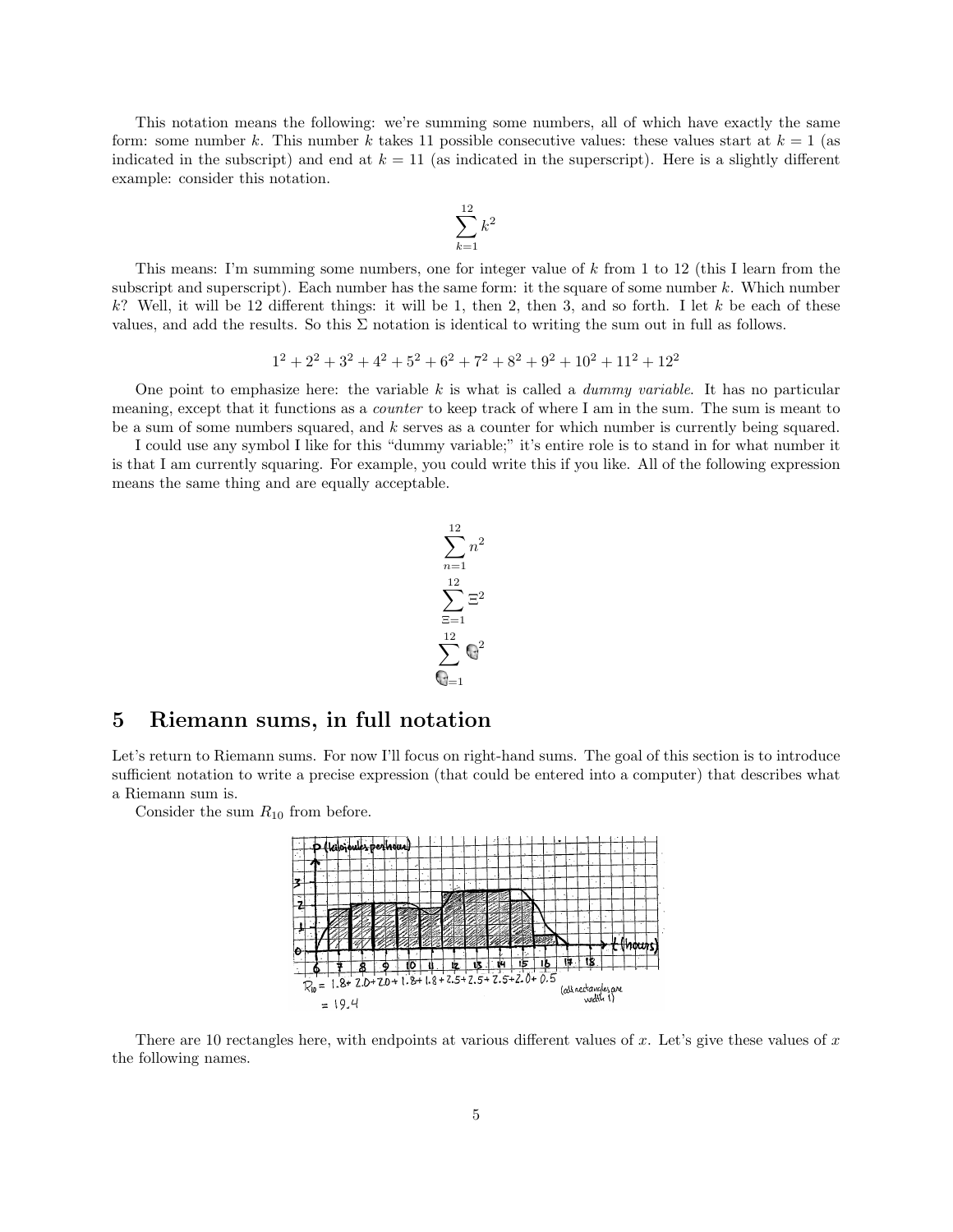| $x_0$    | $=$ | 6.5     |
|----------|-----|---------|
| $x_1$    | $=$ | 7.5     |
| $x_2$    | $=$ | 8.5     |
| $x_3$    | =   | $9.5\,$ |
| $x_4$    | $=$ | 10.5    |
| $x_{5}$  | $=$ | 11.5    |
| $x_{6}$  | $=$ | 12.5    |
| $x_7$    | $=$ | 13.5    |
| $x_8$    | $=$ | 14.5    |
| $x_9$    | $=$ | 15.5    |
| $x_{10}$ | $=$ | 16.5    |
|          |     |         |

These x coordinates tell where each rectangle begins and ends.

- The first rectangle begins at  $x_0$  and ends at  $x_1$ .
- The second rectangle begins at  $x_1$  and ends at  $x_2$ .
- The third rectangle begins at  $x_2$  and ends at  $x_3$ .
- $\bullet$   $\cdot$   $\cdot$   $\cdot$
- The kth rectangle begins at  $x_{k-1}$  and ends at  $x_k$ .

Now, the width of every rectangle is the same: the total interval has length  $16.5 - 6.5 = 10$ , and we are using ten rectangles, so each has width  $10/10 = 1$ . This common width is called  $\Delta x$ . Note that  $x_1 - x_0 = \Delta x$ ,  $x_2 - x_1 = \Delta x$ , and so forth.

Now what is the heigh of each rectangle? We are using the right endpoint. Therefore:

- The first rectangle (which ends at  $x_1 = 7.5$ ) has height  $P(x_1) = 1.8$ .
- The second rectangle has height  $P(x_2) = 2$ .
- The third rectangle has height  $P(x_3) = 2$ .
- $\bullet$   $\cdot$   $\cdot$   $\cdot$
- The kth rectangle has height  $P(x_k)$ .

Therefore, the kth rectangle has width  $\Delta x = 1$ , and height  $P(x_k)$ . So it has area  $P(x_k) \cdot \Delta x$ . If we want to add all these areas together, you just put a  $\Sigma$  in front and tell me which values of k you plan to use. In this case, I want the first, second, third, fourth,  $\cdots$ , and tenth rectangles, so I want  $k = 1$  to  $k = 10$ . Therefore the right-hand Riemann sum can be written like this.

$$
R_{10} = \sum_{k=1}^{10} P(x_k) \Delta x
$$

To give this to a computer, I also need to tell you what  $\Delta x$  and  $x_k$  are: in this case they are just  $\Delta x = 1$ and  $x_k$  are the numbers listed above.

In general, suppose we want to approximate the following area: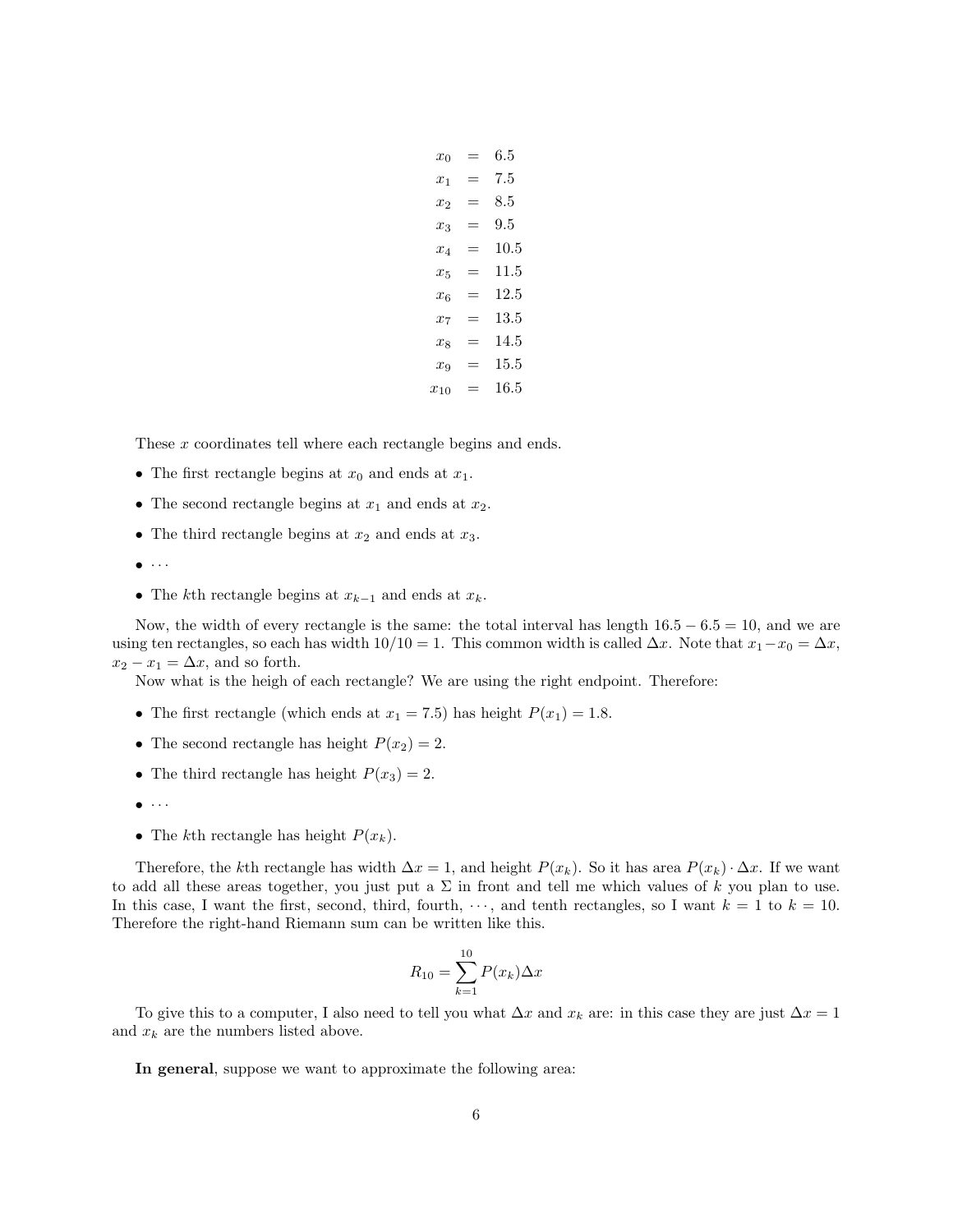#### The area under the curve  $y = f(x)$  from  $x = a$  to  $x = b$ .

We can define right-hand Riemann sums  $R_n$  for any number n we like. It works just like above. First, decide on the width  $\Delta x$  of the rectangles. There should be N of them, and they should equally split up [a, b], so each should have length  $\Delta x = \frac{b-a}{n}$ . Their endpoints should be given like this.

- $x_0 = a$
- $x_1 = a + \Delta x$
- $x_2 = a + 2\Delta x$
- $\bullet$   $\cdot$   $\cdot$   $\cdot$
- $x_k = a + k\Delta x$
- $\bullet$   $\cdot$   $\cdot$   $\cdot$
- $x_n = a + n\Delta x = b$

More briefly, we can just write  $x_k = a + k\Delta x$ ; this includes both  $x_0 = a$  and  $x_n = b$  as special cases.

Then to take a right-hand sum, we will sum the areas of k rectangles. The kth rectangle starts at  $x_{k-1}$ and ends at  $x_k$ , so it has width  $x_k - x_{k-1} = \Delta x$  and height  $f(x_k)$  (the value of the function at the right endpoint). So the area of the kth rectange is  $f(x_k)\Delta x$ . And I just want to add all of these together. There are n for them: one for each value of k from 1 to n. So the right-hand sum can be written this way.

$$
R_n = \sum_{k=1}^n f(x_k) \Delta x \quad \left( \text{ where } \Delta x = \frac{b-a}{n} \text{ and } x_k = a + k \Delta x \right)
$$

This is now a form you can ask a compute to compute for you: as long as the computer knows the function  $f(x)$ , and you define  $\Delta x$  and  $x_k$  in the way shown, it can simply compute all the areas of the rectangles and add them up.

I won't go through how to obtain the notation for left-hand sums in detail, but I will write the result. The only difference is that you should sum from  $k = 0$  to  $k = n - 1$ , since this has the effect of shifting which endpoint is put into  $f(x)$  at each term in the sum.

$$
L_n = \sum_{k=0}^{n-1} f(x_k) \Delta x \quad \left( \text{ where } \Delta x = \frac{b-a}{n} \text{ and } x_k = a + k \Delta x \right)
$$

# 6 Example: the area under  $y = x^2$  from  $x = 0$  to  $x = 3$

Let's see how the notation above turns out when we consider the area under the parabola  $y = x^2$  form  $x = 0$ to  $x = 3$ . Let's say we have chosen some number n, and want the Riemann sum approximation with n terms. Then in the notion of the previous section, we have:

$$
f(x) = x2
$$
  
\n
$$
a = 0
$$
  
\n
$$
b = 3
$$
  
\n
$$
\Delta x = \frac{3-0}{n} = \frac{3}{n}
$$
  
\n
$$
x_k = 0 + k \cdot \Delta x
$$
  
\n
$$
= k \cdot \frac{3}{n}
$$